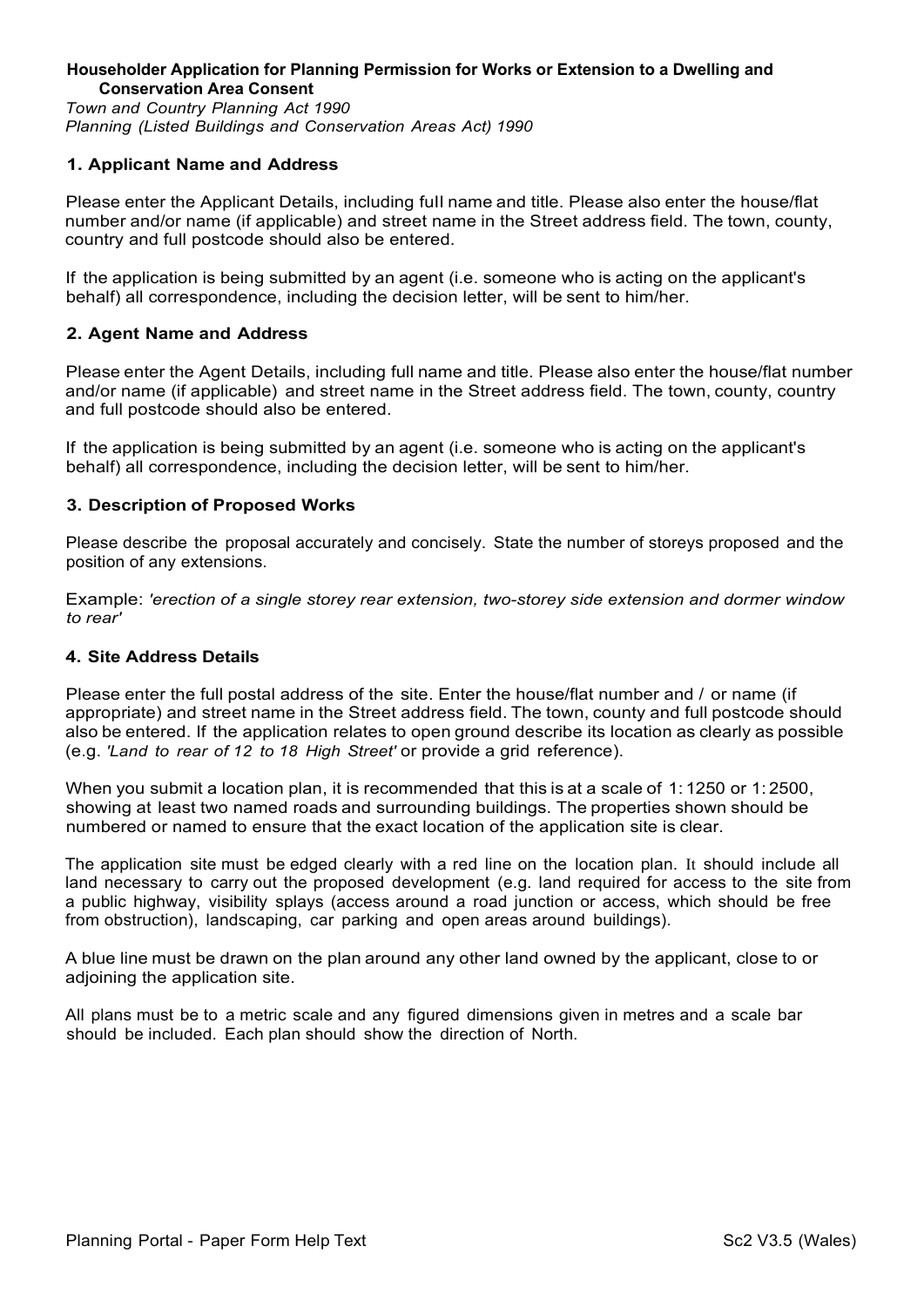# **5. Pre-application Advice**

The local authority may be able to offer (possibly for a fee) pre-application discussions before a formal application is submitted in order to guide applicants through the process. This can minimise delays later in processing the application.

Pre-application discussions can also help you and the planning authority identify areas of concern about your proposed development so that you can give consideration to amending your proposal before the application is submitted. The advice and guidance given to you at the pre-application stage is given in good faith. However, it does not guarantee or supply a definitive undertaking as to whether your proposal is likely to be acceptable.

If you have received pre-application advice from the planning service please indicate the reference/date of any correspondence or discussion and the name of the officer. If you do not know these details then please state *'Unknown'.*

This will assist the Council in dealing with your application as quickly as possible.

# **6. Pedestrian and Vehicle Access, Roads and Rights of Way**

You must indicate on your form whether you propose any new or altered vehicular or pedestrian access to or from the public highway, and show the location of these on your plans. Any public footpath that crosses or adjoins the site or is affected must be shown clearly on the plans, including any proposals that may require a closure or diversion. Legal procedures for diversion or closures must be completed prior to works commencing on site.

If you are proposing to undertake any works that will affect the pavement or roadway then it is advisable to seek advice from the local highways authority.

# **7. Trees and Hedges**

Please mark on a scaled plan the position of all trees and hedges on your own property and those on adjoining land which are within falling distance of the boundary (i.e. the distance from the boundary to the trees and hedges is less than (or equal to) their height).

This information will help us consider how your proposal might affect these trees and hedges. If you know what species the trees are, please name them. Number the ones that you will need to remove or prune in order to carry out your proposal.

[PLEASE NOTE this is an application for planning permission. It is not an application or notification to remove or prune protected trees (i.e. trees which are included in a tree preservation order or located in a conservation area).

If you are granted full planning permission, you will not need to obtain separate consent for tree works which are required to implement the planning permission. However, works to protected trees which are not required to implement the planning permission must be the subject of a separate application or notification using the tree works form.]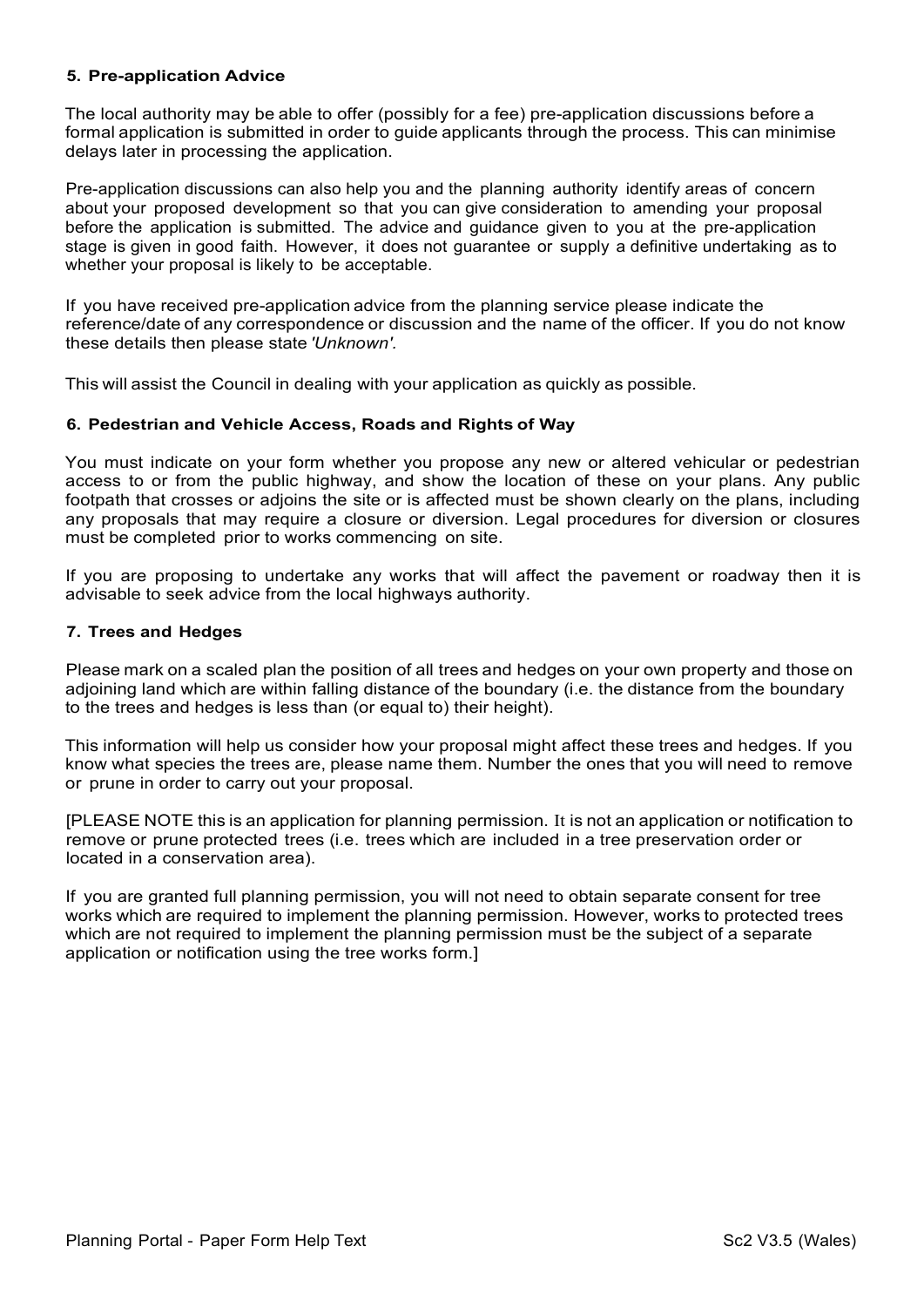# **8. Parking**

Please specify the total number of existing parking spaces and the total number of proposed parking spaces (in cluding spaces retained) by vehicle type. PIease include garage spaces.

If no parking spaces are to be provided you should show on your plans or describe in a supporting statement where vehicles are to be parked.

The diagram below shows the minimum size of car parking spaces. However, further advice and guidance should be sought from your planning authority.

#### **Minimum siz e of par k ing s pac e s**



Minimum size Minimum sizes for disabled parking spaces

# **9. Council Employee/ Member**

You must declare whether the applicant or agent is a member of the council's staff, an elected member of the Council or related to am ember of staff or elected member of the Council.

# **10. Materials**

Please describe the materials you wish to use for walIs, roofs, etc. including the type, colour and name of all materials to be used, You should try to use materials to biend with existing buildings. Additional information may be provided in a design and access statement or pianning supporting statement or shown on drawings and pIans.

If the current site is vacant or is to be demolished then please indicate 'existing' materials as being not appiicable.

# **11. Explanation for Proposed Demolition Work**

Please provide a reasoned justification for the proposed works. In order for the CounciI to assess an application for demolition properly, it may be necessary to suppiy additional information sueh as a structural survey or other analysis of the character or appearance of the area or building. If you need more information piease contact your planning authority. Additional advice is contained in Planning Policy Wales (June 2010) Chapter 6 "Conserving the Historic Environment":

<http://wales.gov.uk/docs/desh/pubiications/100608pianningppwchapter6en.pdf>

Please note that in a conservation area you do not need consent to demolish a building which does not exceed 115 cubic metres or to take down any wall, gate or fence whieh is Iess than 1 metre high where abutting a highway, or Iess than 2 metres high elsewhere.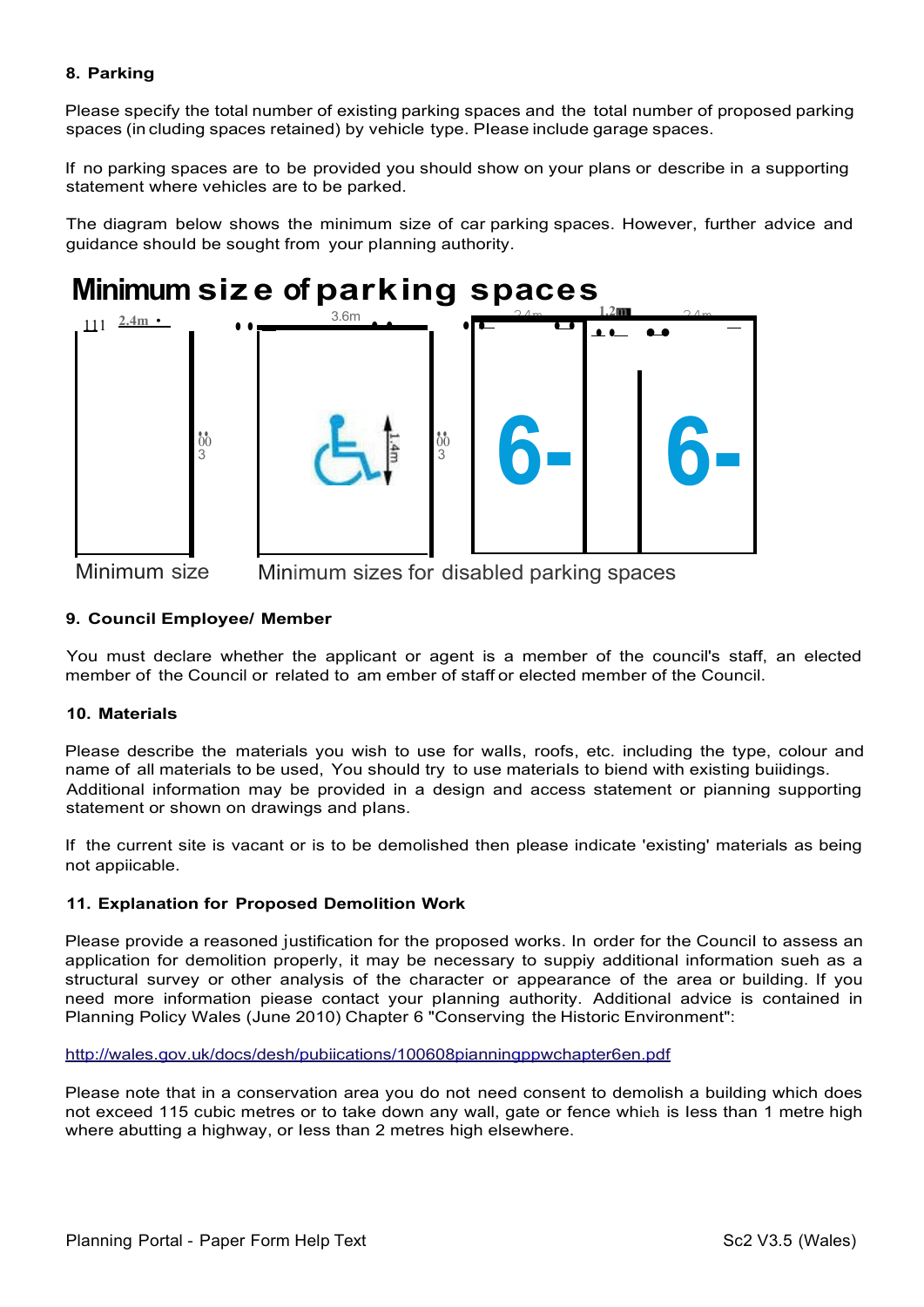# **12. Ownership Certificates**

An ownership certificate must be completed stating the current ownership of the land to which the application relates under the *Town and Country Planning (Development Management Procedure) (Wales) Order 2012.*

It is an offence, knowingly or recklessly, to complete a false or misleading certificate.

#### • **Certificate A - Sole Ownership**

Certificate A should only be completed if the applicant is the sole owner of the land to which the application relates (i.e. the applicant is the freeholder and there are no leaseholders with seven years or more remaining on their leases).

If the application involves a leasehold flat then certificate A does not apply as the applicant is not the sole owner. Therefore, in this circumstance, the applicant should complete certificate B,C or D (see details below).

#### • **Certificate B - Shared Ownership (All other owners known)**

Certificate B should be completed if the applicant is not the sole owner but knows the names and addresses of all the other owners (e.g. this certificate will need to be served if the proposals encroach onto adjoining land).

The Notice to Owners (Notice 1) must also be completed and sent to all known owners.

A copy of the notice must also be sent with the application to the local authority.

# • **Certificate C - Shared Ownership (Some other owners known)**

Certificate C should be completed if the applicant does not own all of the land to which the application relates and does not know the name and address of all of the owners.

The Notice to Owners (Notice 1) must be completed and sent to all known owners.

Where the owner is unknown the Notice to Unknown Owners (Notice 2) needs to be published in a local newspaper.

A copy of the notice must also be sent with the application to the local authority.

# • **Certificate D - Shared Ownership (All other owners unknown)**

Certificate D should be completed if the applicant does not own all of the land to which the application relates and does not know the names and addresses of any of the owners.

The Notice to Unknown Owners (Notice 2) needs to be published in a local newspaper.

A copy of the notice must also be sent with the application to the local authority.